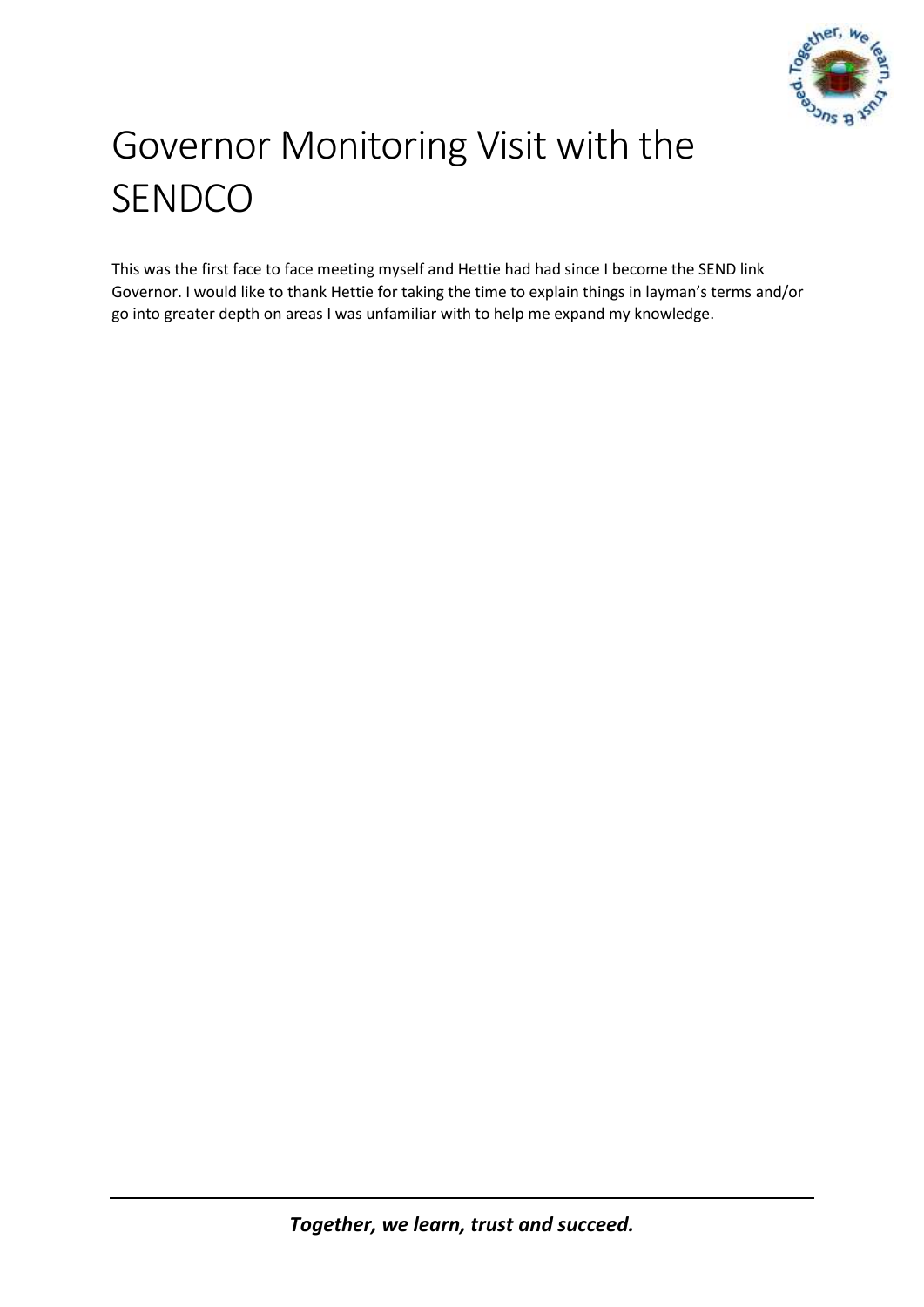

# Monitoring Visit

| Name and role of governor(s)                                                                                                                                                                                                                              | Sally Hutchinson-Backer (SEND Link Governor)                                                                                                                                                                                                                |
|-----------------------------------------------------------------------------------------------------------------------------------------------------------------------------------------------------------------------------------------------------------|-------------------------------------------------------------------------------------------------------------------------------------------------------------------------------------------------------------------------------------------------------------|
| Name and role of staff member(s)                                                                                                                                                                                                                          | Hettie Culling (SENDCo)                                                                                                                                                                                                                                     |
| Date and time of visit                                                                                                                                                                                                                                    | 22 March 2022 9am - 10.30am                                                                                                                                                                                                                                 |
| <b>Type of Visit</b>                                                                                                                                                                                                                                      | Meeting                                                                                                                                                                                                                                                     |
| <b>Purpose of visit</b><br>Make sure you focus on this agreed reason<br>for the visit. Avoid getting distracted by other<br>issues that haven't been agreed with the<br>member of staff.                                                                  | To discuss SEND pupils progress and how the curriculum<br>ensures they succeed                                                                                                                                                                              |
| Relevant school objective or priority<br>if relevant                                                                                                                                                                                                      | SIP Priority 2 - Develop individual pupil support through<br>SUPER.<br>KPI - SEND children make better improved progress year<br>on year.                                                                                                                   |
| Objective(s) for the visit                                                                                                                                                                                                                                | Gain better understanding of the SEND provision in the<br>school, especially in relation to the curriculum.                                                                                                                                                 |
| <b>Document, Data and Policies</b><br>referenced as part of this visit                                                                                                                                                                                    | School Improvement Plan<br>$\bullet$<br><b>SEND Policy</b><br>SEND Information Report 2022                                                                                                                                                                  |
| <b>Summary of visit activities</b>                                                                                                                                                                                                                        | Meeting with SENDCo                                                                                                                                                                                                                                         |
| <b>Key questions to explore</b><br>Note specific questions you want to ask<br>based on the SIP, or points to follow up on<br>from a previous visit.<br>Share these questions with the staff member<br>you're visiting in advance, so they can<br>prepare. | SEND Children make better improved progress year on<br>year?<br>What SEND specific CPD do teaching staff have?<br>How do you ensure leaders provide all pupils but<br>particularly SEND/disadvantaged pupils with a curriculum<br>that ensure they succeed? |

## **What is the school doing within this area of focus?**

*SEND Children make better improved progress year on year?*

We reviewed Hettie's SEND report and she talked me through the figures and where progress was lower than expected e.g. Yr 4 Reading. I plan to revisit this on my next visit to see if the children are making progress.

*What SEND specific CPD do teaching staff have?* Hettie showed me in her report which teachers/Tas have received which training. – this seemed very comprehensive.

*Together, we learn, trust and succeed.*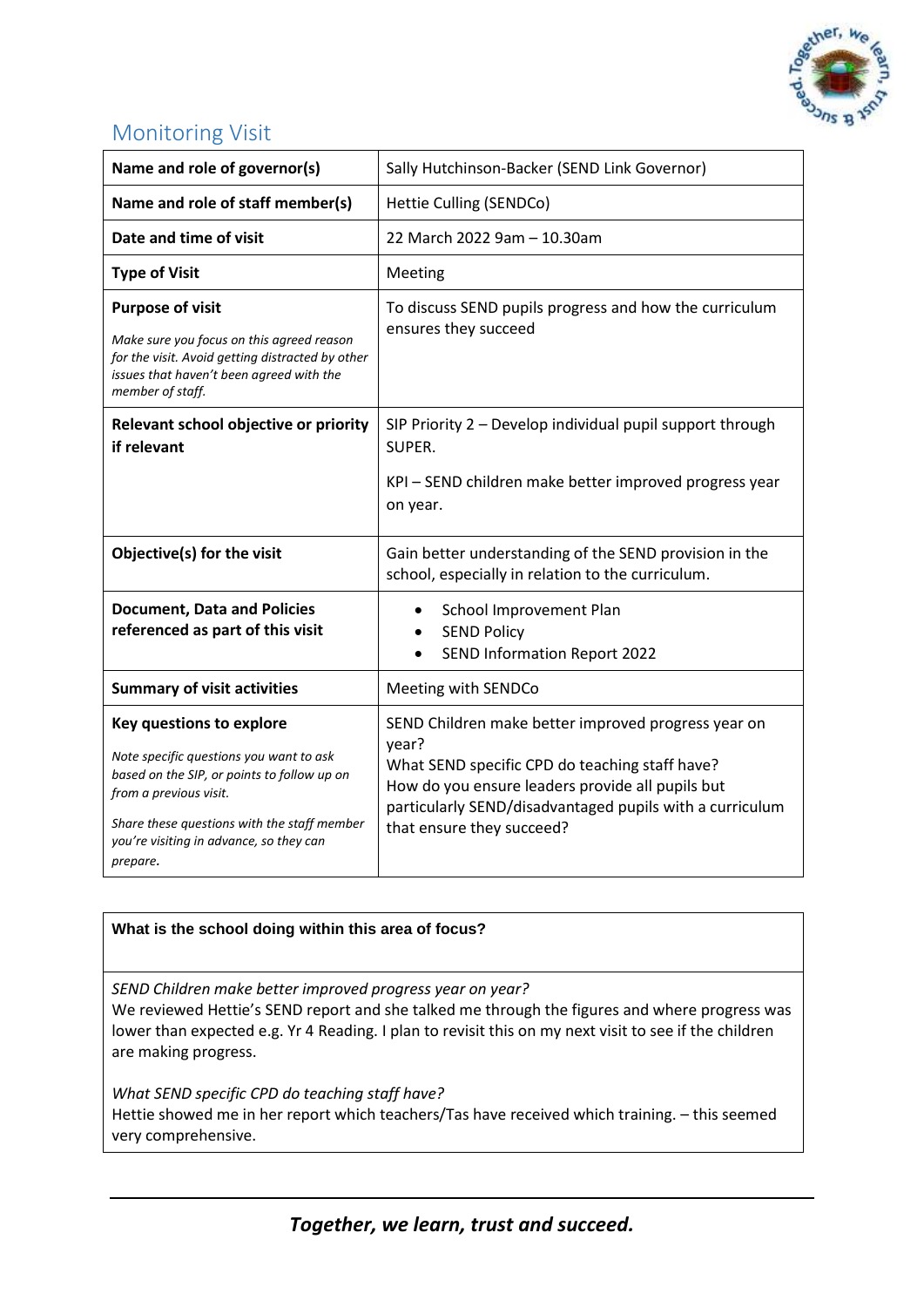

We also looked at how SEND is identified, and then which interventions (if any) are used– the school use a flow chart which works looked very comprehensive and follows a child through the whole journey.

*How do you ensure leaders provide all pupils but particularly SEND/disadvantaged pupils with a curriculum that ensure they succeed?*

Hettie explained to me the process of curriculum planning (accommodation not differentiation). Hettie used the example of maths and explained what happens before and during a lesson, and how this might link back to an intervention the pupil is part of (e.g. 5 minute maths).

Other areas of discussion

We also talked about the school SEND info report and how Hettie wants to make it more user friendly e.g. PDF versions, create a video with the children, plain English.

A coffee morning will be arranged for the parents of SEND children in Yr6 to help with the transition to secondary school.

Autism events to bring parents together.

**How do you know the school's actions are having an impact?** 

We talked in more depth about what some of the interventions are and what their intended outcomes were (this was a follow-on discussion from the governor day where Hettie had explained some of them).

I agreed with Hettie that I would do an afternoon visit soon to see these interventions in practise which will enable me to talk directly to the children about the impact they are having.

### **What successes stood out and why?**

What really comes across is the need to help and support all the children in school. While there are specific interventions targeted at SEND pupils there is help and support for all children who may have additional needs (whether these are short or long term). This is done with the use of a flow chart which enable staff for

It's also evident that the school want to make sure children are well prepared for when they leave Shelton Juniors.